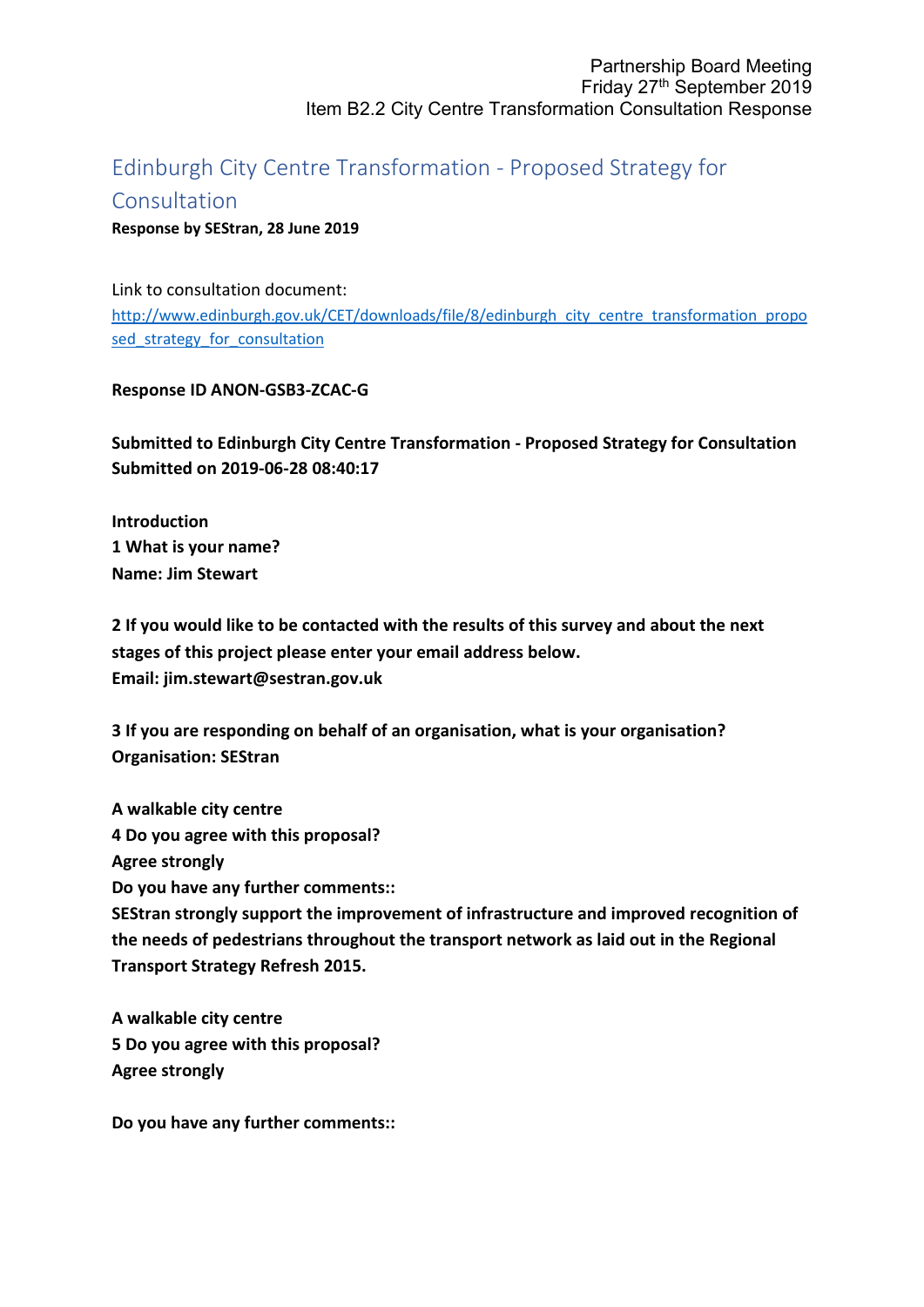**Public Realm Improvements 6 Do you agree with this proposal? Agree strongly**

**Do you have any further comments::**

**The transforming of streets relative to the Scottish Government's Designing Streets Guidance is necessary to see these objectives met. SEStran fully supports the use of sustainable travel and improvements to the public realm which ensuring the flow of freight along and to businesses and residences.**

**High-quality and fully connected cycling network 7 Do you agree with this proposal? Agree strongly**

**Do you have any further comments::**

**SEStran strongly support the improvement of infrastructure and improved recognition of the needs of cyclists throughout the transport network as laid out in the Regional Transport Strategy Refresh 2015**

**Bus priority 8 Do you agree with this proposal? Agree strongly**

**Do you have any further comments::**

**Furthermore, the extension of bus lanes, or increased enforcement of bus lanes, could be an additional measure to help improve bus times and make bus travel more accurate and reliable.**

**A free city centre hopper bus 9 Do you agree with this proposal? Agree strongly**

**Do you have any further comments::**

**SEStran fully support this proposal as it provides a major incentive to encourage modal shift especially for short and local cross city journeys.**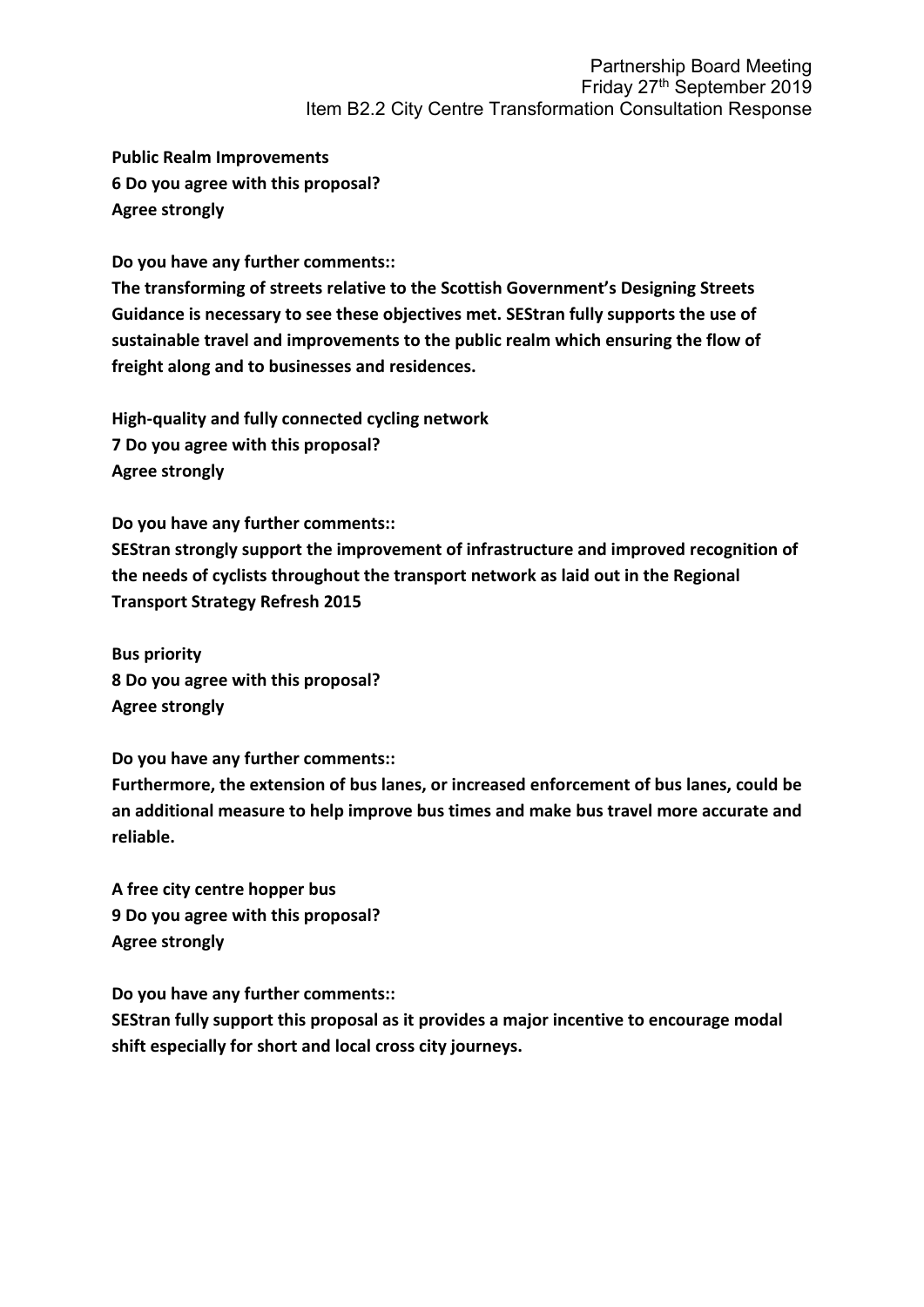**Access for private cars and city centre businesses 10 Do you agree with this proposal? Agree strongly**

**Do you have any further comments::**

**However, the management of deliveries to businesses and ensuring economic activity is not adversely impacted is an important part of the detailed development of the proposals. In particular how proposals for last mile cargo delivery is developed and integrated within the proposals is critical to successful delivery of the overall city centre transformation scheme.**

**In relation to residents living in the city centre, it should be recognised that there is less need for people to own their own vehicle. Instead, the use of the existing public transport system supplemented by car sharing should be encouraged for local residents. That reduces the need for residential cars and car parking in the city centre and allows for more space to be given to people. In particular, perhaps the reassessment of the level of parking provision for residents should consider more car club bays in favour of residents bays to encourage car sharing.**

**A potential tram loop around the city centre 11 Do you agree with this proposal? Agree strongly**

**Do you have any further comments::**

**The Regional Transport Strategy Objectives are to support growth and improvements in Economy, Accessibility, Environment, and Health and Safety. SEStran support the provision of enhanced public transport facilities including trams where appropriate .**

**New public transport interchanges 12 Do you agree with these proposals? Agree slightly**

**Do you have any further comments::**

**Care needs to be taken to ensure that the package of measures does not lead to an overall reduction in accessibility to the city centre by public transport.**

**Changes to levels of bus accessibility to the city centre need to be fully offset by other sustainable and active travel options integrated at the new public transport interchanges.**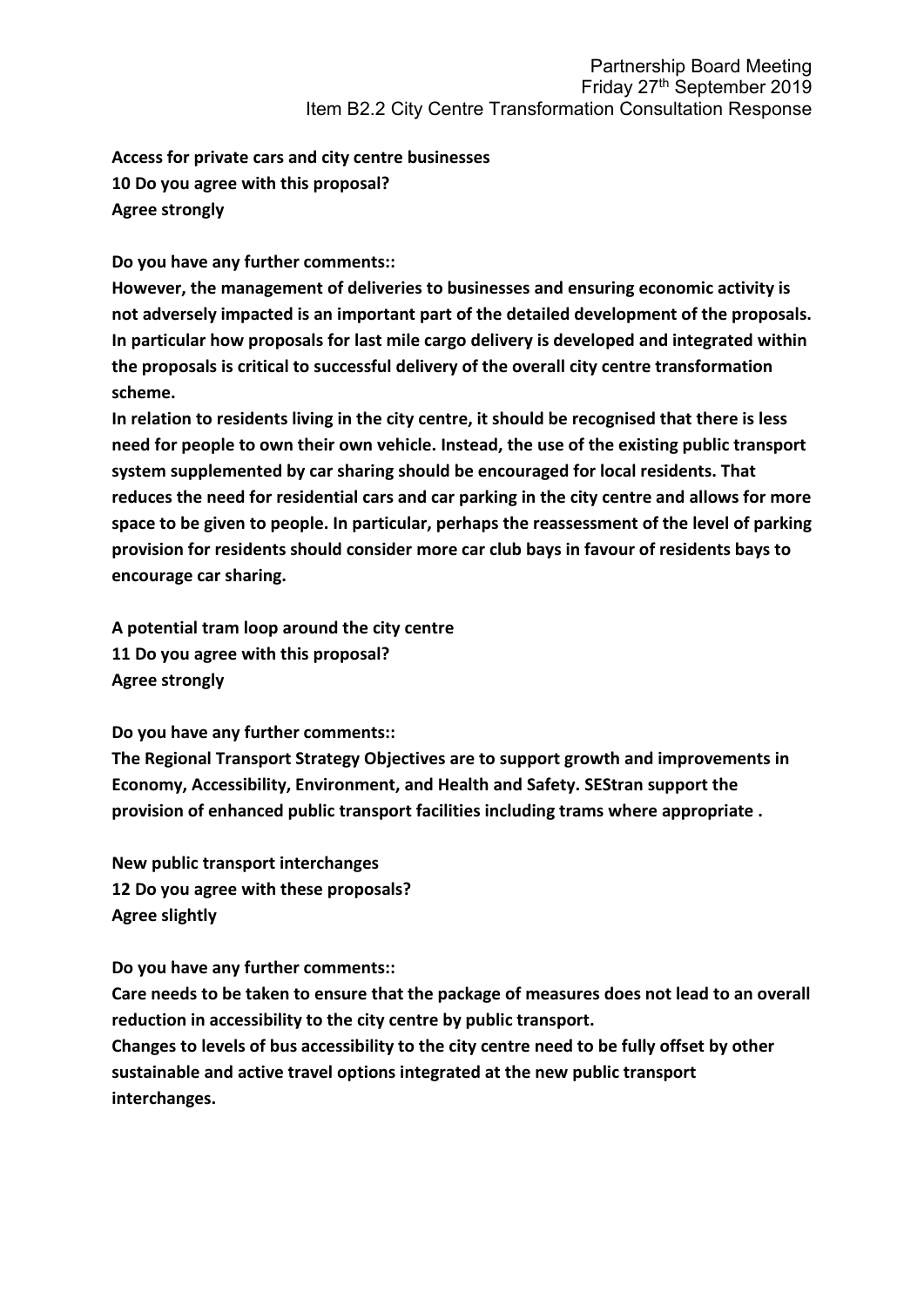**New vertical connections 13 Do you agree with this proposal? Agree strongly**

**Do you have any further comments::**

**A new walking and cycling bridge 14 Do you agree with this proposal? Agree strongly Do you have any further comments:: SEStran strongly support the improvement of infrastructure and improved recognition of the needs of pedestrians and cyclists throughout the transport network as laid out in the Regional Transport Strategy Refresh 2015.**

**Waverley Bridge plaza 15 Do you agree with this proposal? Agree strongly**

**Do you have any other comments::**

**SEStran has already comment on the Waverley Masterplan. The public transport connectivity between the station and all all public transport modes must be integrated into the design of the new urban space.**

**Catalyst Areas 16 How much do you support the range of proposals for each of the catalyst areas? Catalyst areas - Haymarket: Fully support**

**Catalyst areas - Lothian Road: Fully support**

**Catalyst areas - New Town: Fully support**

**Catalyst areas - Old Town: Fully support**

**Catalyst areas - Waverley/ Calton: Fully support**